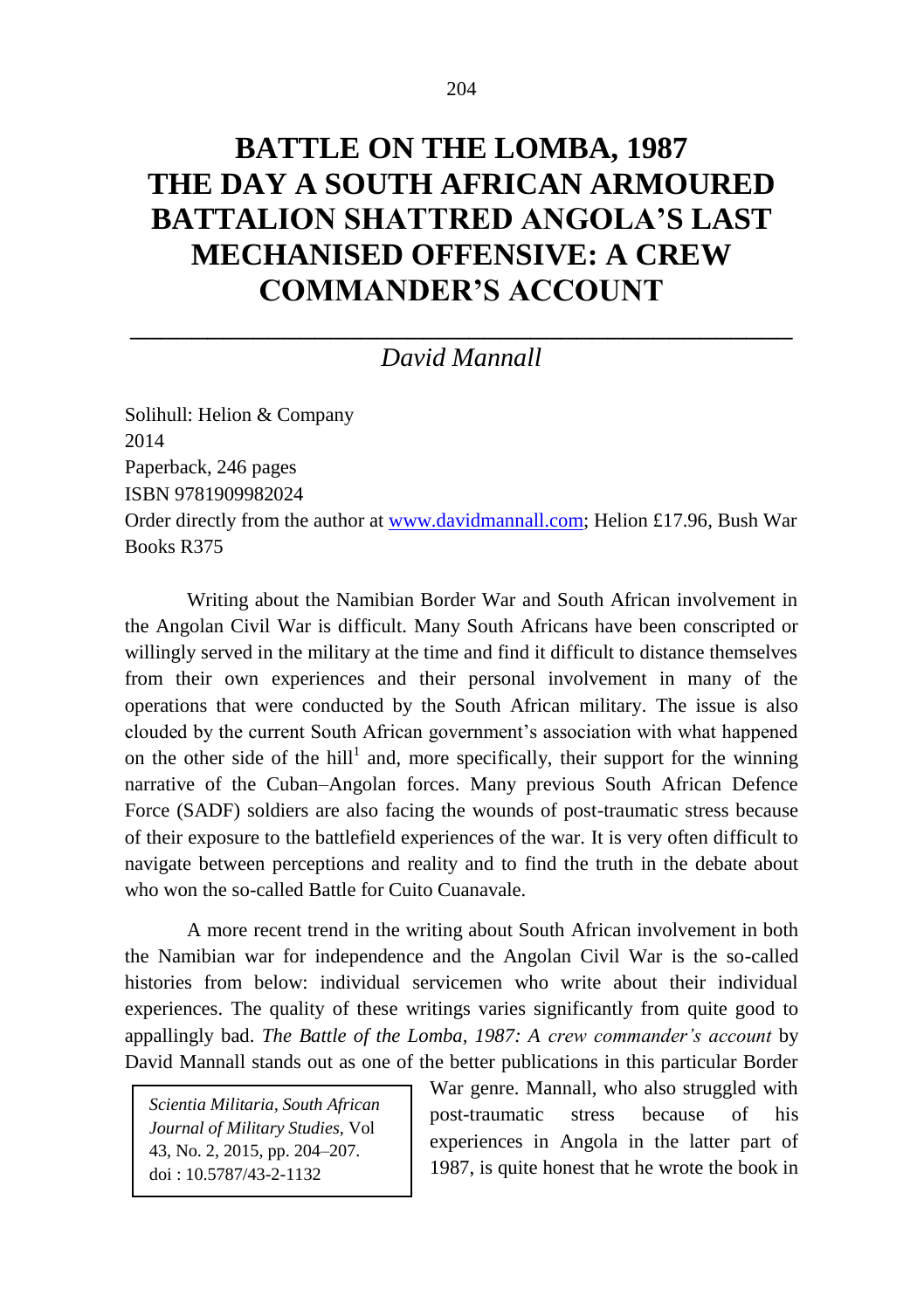an effort to deal with the demons from the past and that "… exposing battle scars doesn't come easily".<sup>2</sup>

As a student of war for more than twenty years, one sometimes think that you have more or less seen it all – albeit through the eyes of others. And then you read a book like *The Battle of the Lomba, 1987: A crew commander's account* – only to realise what a fine art it is to pen down the horrors of war and the experiences of soldiers in battle. Reading Mannall's book, and specifically Chapter 16 on *The Battle of the Lomba*, is intense, emotional and moving. 'Respect' is the word that comes up when reading what the men of 61 Mechanised Battalion Group did in the latter part of 1987 as part of SADF's Operation Modular in Angola in general and on 3 October 1987 in particular. As a crew commander of Charlie Squadron of 61 Mechanised Battalion Group, Mannall was in the leading group in the attack by 61 Mechanised Battalion Group on Fapla's<sup>3</sup> 47 Brigade on 3 October 1987.

One of the most outstanding features of the book is the honesty with which the author is telling his story. He notes that he is "… no historian and had no reason to believe [his] account of the war in Angola and exploits with Charlie Squadron, 61 Mechanised Battalion [Group] would ever be told."<sup>4</sup> The author highlights the fact that he struggled "… to communicate [his] experiences and, quite truthfully, even to find an audience who took [his] story at face value."<sup>5</sup> He, thus, notes that he realises "… how difficult it is for the listener to comprehend a story about something remote to him but yet so vivid, real, and painful for the storyteller."<sup>6</sup>

The scope of the book, though, is much wider than the events at the latter part of 1987 and the Battle of the Lomba on 3 October 1987. The author takes the reader on the journey that "… delivered me and my comrades to that historic moment, and as much as I can remember of the dark weeks that followed when we chased a retreating enemy; when youthful exuberance was replaced by something different altogether and somewhat at odds with the views of mainstream society."<sup>7</sup> In doing that, the author is quite honest that he relies on his own memory and, as such, the book focuses mostly on major events and actions augmented by anecdotes from a small number of his comrades in arms. In essence, though, the book tells the story as the author remembers it.<sup>8</sup> In doing that, the author is aware that "... there are doubtless many amusing moments I've forgotten – and my recollection of many physically demanding or emotionally painful days have long-since paled into insignificance as the memory of the horror of war starved them of 'cranial airtime'."9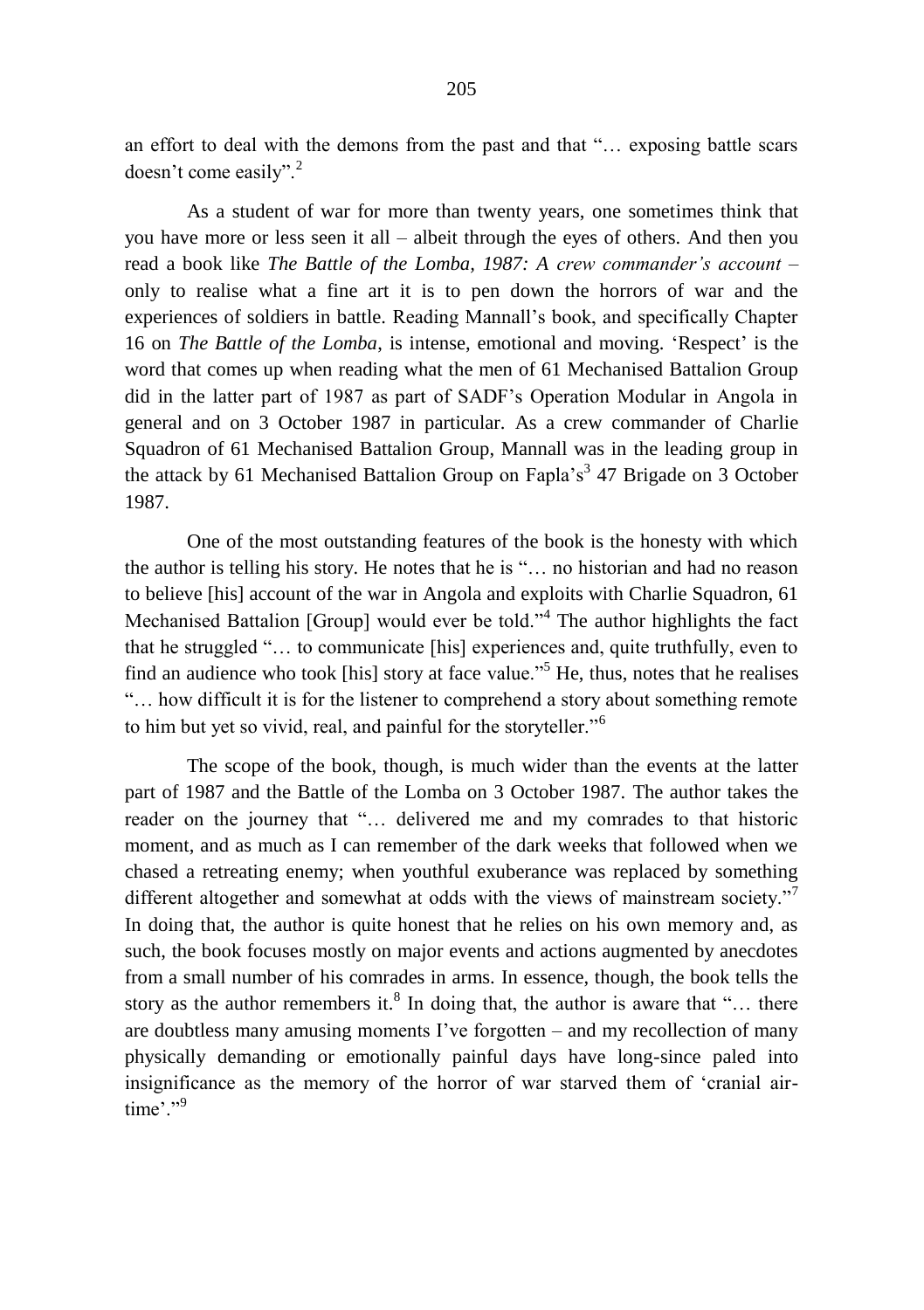It is possible to divide the discussion into three parts. The first part recounts the story of Mannall's experiences as a typical conscript undergoing basic and junior leadership training in the South African Army in the 1980s – in his case, at the School of Armour in Bloemfontein. His experiences as an English-speaking trainee in a predominantly Afrikaans-speaking Army make for interesting reading. Maybe it is this specific factor that is responsible for the distance between the writer and his subject that allowed him to write with greater objectivity than is normally the case in this particular genre of military writing in South Africa.

The second part narrates his story as a crew commander with Charlie Squadron, 61 Mechanised Battalion Group stationed at Omuthiya in northern Namibia. It was as part of this unit that he participated in the fighting that ensued inside Angola at the Lomba River in the later part of 1987. The chapter dealing with his experiences as part of the Battle of the Lomba on 3 October 1987 succeeds in giving the reader a real personal experience of what it was like to fight a highly mobile battle in the dense bushes of Angola in the absence of air superiority and against an enemy whose fighting vehicles outgunned their own. Mannall's description of the battle is authentic, it's hair-raising, and it's frank. "It just so happends," Mannall writes, "that I am very well placed to share my front-row-seat view of those dramatic hours." <sup>10</sup> He writes with compassion about the death of his comrades. Although the author is writing about his own role in the battle, the reader is left in awe about the achievements of a small group of soldiers against overwhelming odds.

The last part of the book covers the aftermath of the Battle of the Lomba and the author's surreal experience of leaving the army and returning to civilian life. Like so many of the books in this genre,<sup>11</sup> *The Battle of the Lomba, 1987* tends to leave the reader with a feeling of hollowness and the question of whether the South African military effort was really worth it. "Landing in Durban airport was a lowkey event," Mannall writes, "no state-sponsored fanfare, no brass band, but being reunited with my family was the highlight. They asked me for information on the war. 'We were in some big battles Dad,' was about all I could say".<sup>12</sup>

Who should read this book? Of course, the veterans of the various South African battles and campaigns in Namibia and Angola would be interested in reading the book. However, the book should also be read by the new generation of officers of the South African military. The book provides an excellent exposition of how a small group of soldiers, with slightly inferior technology, could overcome overwhelming odds because of the quality of their training and their discipline. The cohesion of a small fighting unit – rooted in training and discipline as the primary instruments to turn a band of men fighting as individuals into soldiers fighting as an